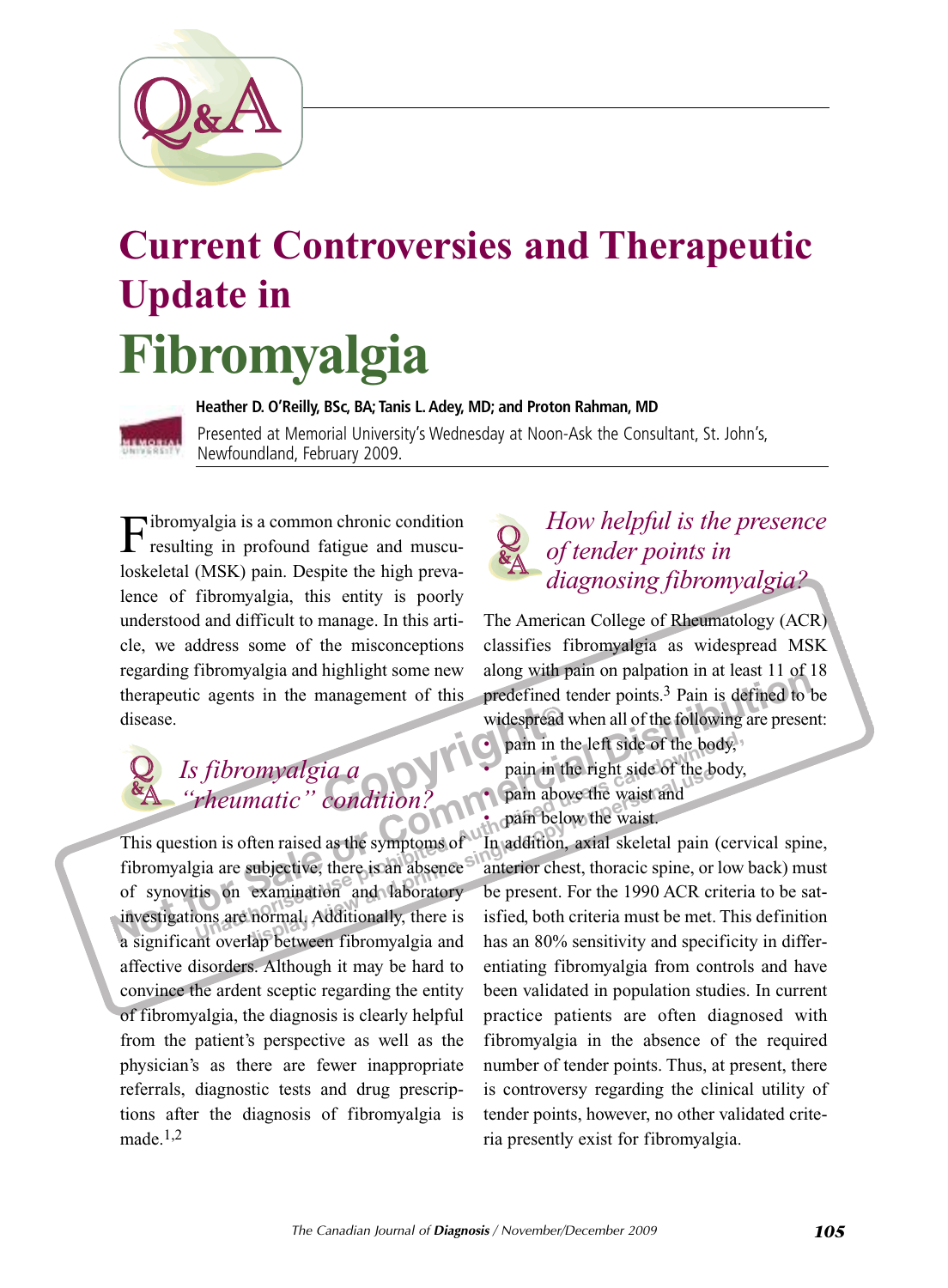



Figure 1. Symptoms that are frequently reported in patients with fibromyalgia.

### *What other non-MSK related symptoms are associated with fibromyalgia?* A  $\overline{\mathcal{Q}}$

Generalized fatigue and non-restorative sleep pattern are among the most frequent non-MSK symptoms in fibromyalgia. 4 There are a myriad of other symptoms that are frequently reported in patients with fibromyalgia (Figure 1). These features share two common characteristics: they occur predominantly in females and there is an absence of structural tissue pathology for most symptoms.

#### *Is there a role for non-pharmacological treatment in fibromyalgia?* A &  $\overline{\mathcal{Q}}$

Patient education and reassurance is likely the most helpful intervention that a physician can offer. Patients with fibromyalgia respond best to multimodal treatment regimes that incorporate

patient education, psychotherapy, cognitive behavioural therapy, physical activity, as well as pharmacotherapy. Even though it takes considerable time to get these points across, patient education is strongly supported in the literature. 5 Patients who understand the benign nature of their disease generally do much better and are more likely to adhere to behavioural therapy and lifestyle changes. The importance of cognitive behavioural therapy and CV exercise should be emphasized during each visit. 6 CV exercise should be introduced as a graded aerobic exercise program of at least 30 minutes three times a week.

*Generalized fatigue and non-restorative sleep pattern are among the most frequent non-MSK symptoms in fibromyalgia.*



*What therapeutic choices, particularly new medications, are available for the treatment of fibromyalgia?*

The central symptom that needs to be addressed is MSK pain.The other key domains that warrant consideration in the management of fibromyalgia include:

- fatigue,
- sleep disturbance and
- global quality of life.

&